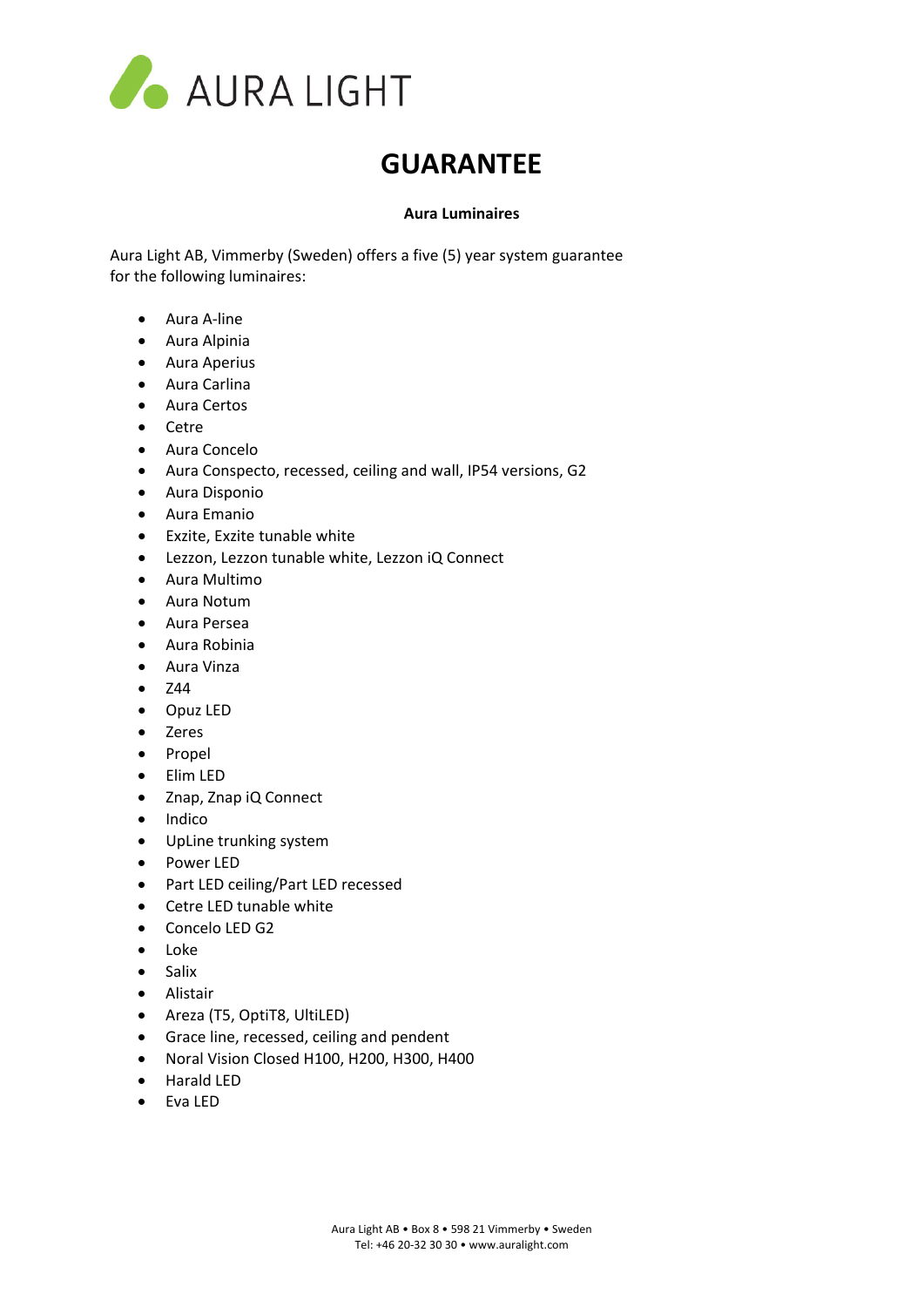

- Noral Vision H100, H200, H300, H400
- Noral Tellus
- Noral Noir
- Heaven CompoLED
- Alekza
- Areza Class II
- Filix
- Opuz Smart
- Lanternin G2
- Exzite ActiveAhead
- Part Z Ceiling
- Part Z Pendant
- Grace line Single RE & CE ActiveAhead
- Sorbus Desklamp
- Combus Desklamp
- Sarek
- Cellini Linear
- Samo
- Silva
- Lanternin G3
- Glomma
- Cellini Panel
- Kvill CE, RE & PE
- Jaz
- Eris
- Morus
- Ribes
- Annero
- Morisia Flood
- Sevede
- Aspa
- Jamba
- Melba
- PipeLED
- Helags
- Collina